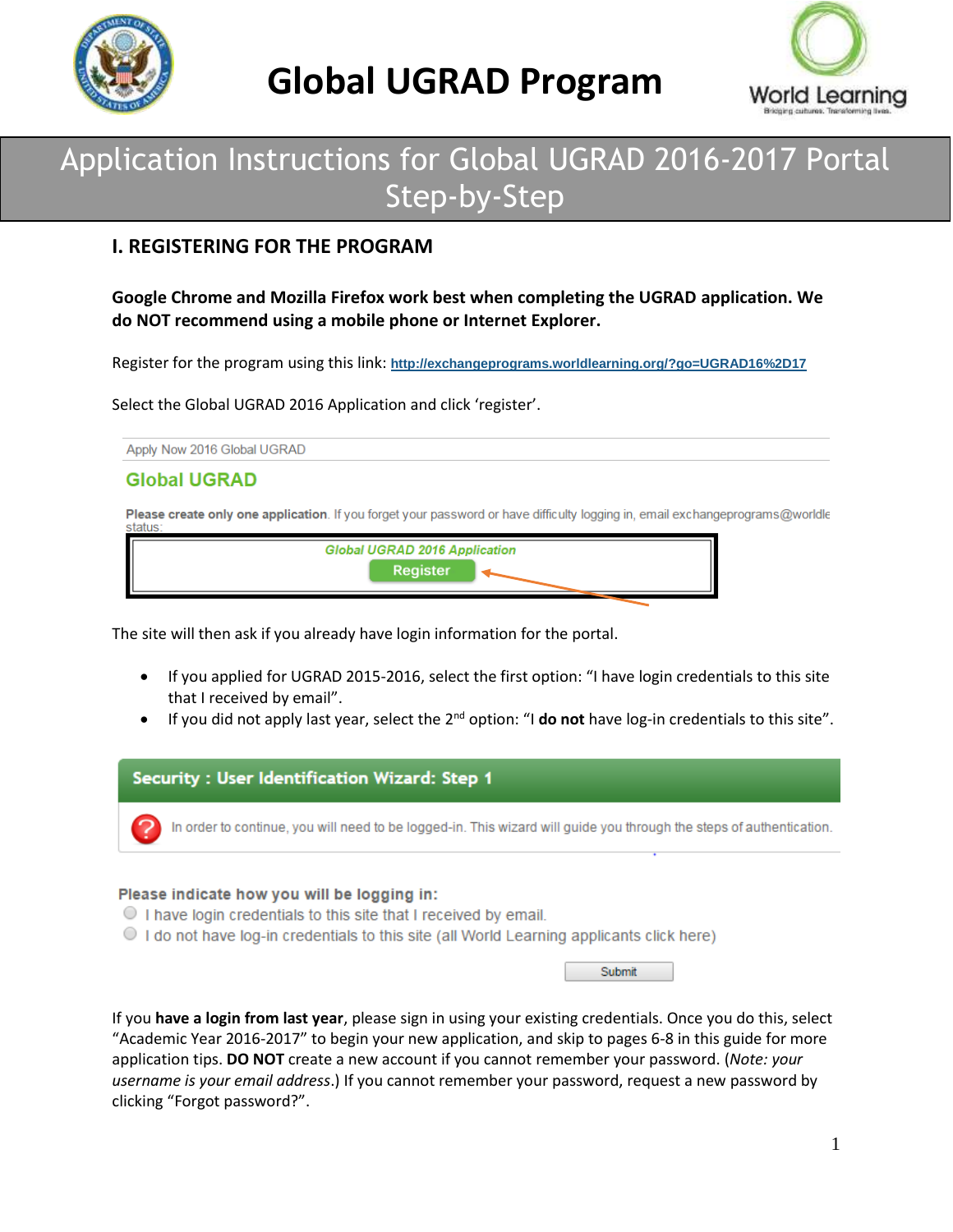



If you are a **new applicant**, after selecting the 2nd option, you will fill out the "New User Form" to register. The email address you use to sign up will be your registration email and user name. Filling in the "New User Form" will generate temporary login credentials for the application site.

| <b>New User Form:</b>                                                                     |                                                                   |  |  |
|-------------------------------------------------------------------------------------------|-------------------------------------------------------------------|--|--|
| <b>First Name:</b>                                                                        | Hannah                                                            |  |  |
| Middle Name:                                                                              |                                                                   |  |  |
| <b>Last Name:</b>                                                                         | Brown                                                             |  |  |
| Email:                                                                                    | test@gmail.com                                                    |  |  |
| Date of Birth:                                                                            | ▼    9<br>1990<br>Sep<br>$\pmb{\mathrm{v}}$<br>$\pmb{\mathrm{v}}$ |  |  |
| Gender:                                                                                   | ○ Male ● Female ○ Other                                           |  |  |
| Create Account                                                                            |                                                                   |  |  |
| $\bullet$<br>NOTE: An email will be sent to you with your login and password information. |                                                                   |  |  |

After completing the form and clicking "create account," check your email for your temporary password, and follow the link to sign in.

**You MUST follow the link in your email to correctly access the application site for the first time!**

After following the link, you will see the following message. Click "I have login credentials to this site that I received by email" and press "Submit".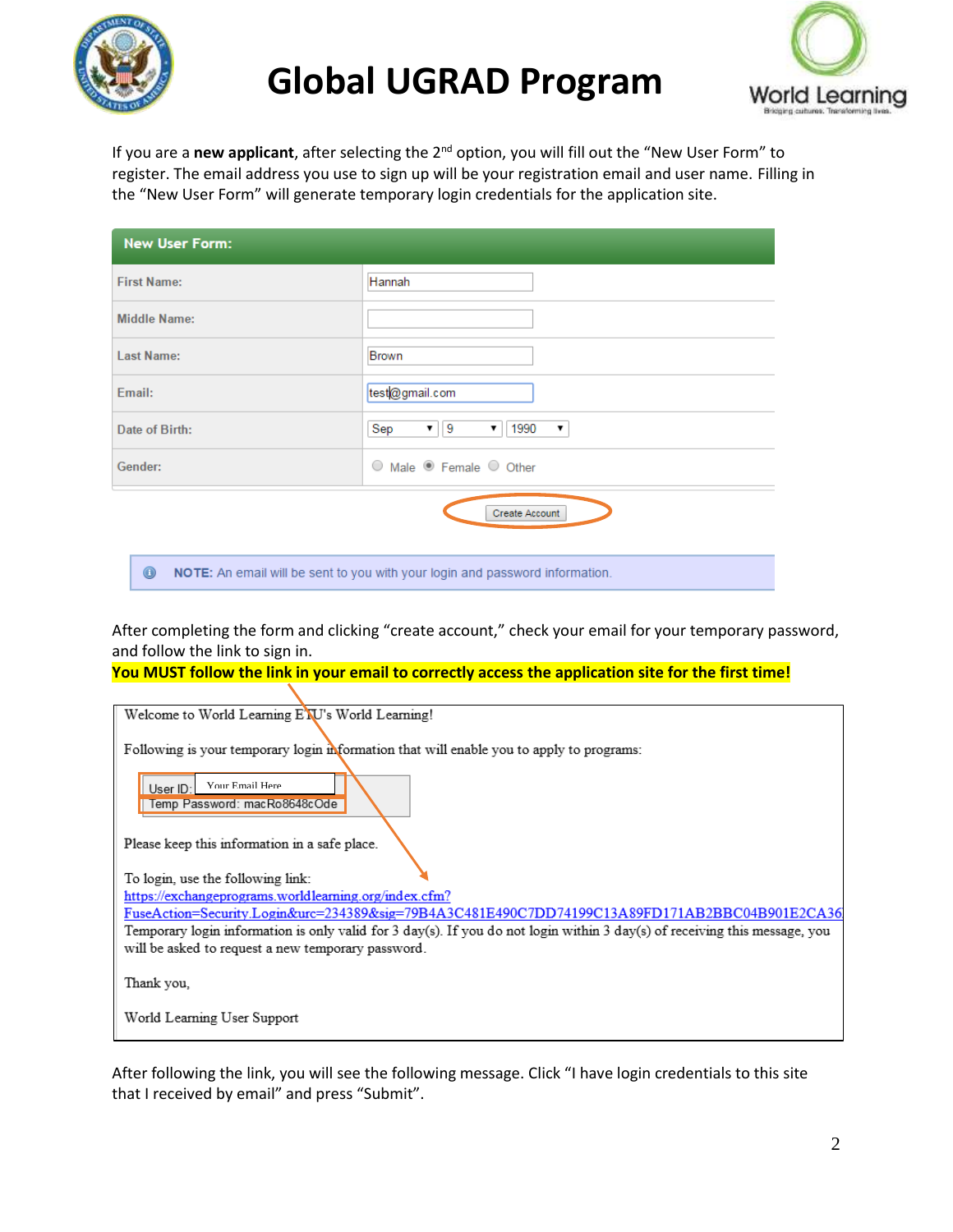





#### Type your user ID (email) into the Username field and use your temporary password to sign in.

|           | Please log in to the World Learning Student Portal: |
|-----------|-----------------------------------------------------|
| Username: | test@worldlearning.org                              |
| Password: |                                                     |
|           | Login<br>Forgot your password?                      |

#### **Security Questions**

Next you will choose security questions and change your password. Once you have done so, be sure to write down both the answers to your security questions and your new password and keep them somewhere safe for future reference.

| <b>Select Password Reset Security Questions</b> |                  |  |
|-------------------------------------------------|------------------|--|
| Question #1:                                    | Select One:      |  |
| <b>Correct Response:</b>                        |                  |  |
| Question #2:                                    | Select One:<br>▼ |  |
| <b>Correct Response:</b>                        |                  |  |
| Question #3:                                    | Select One:      |  |
| <b>Correct Response:</b>                        |                  |  |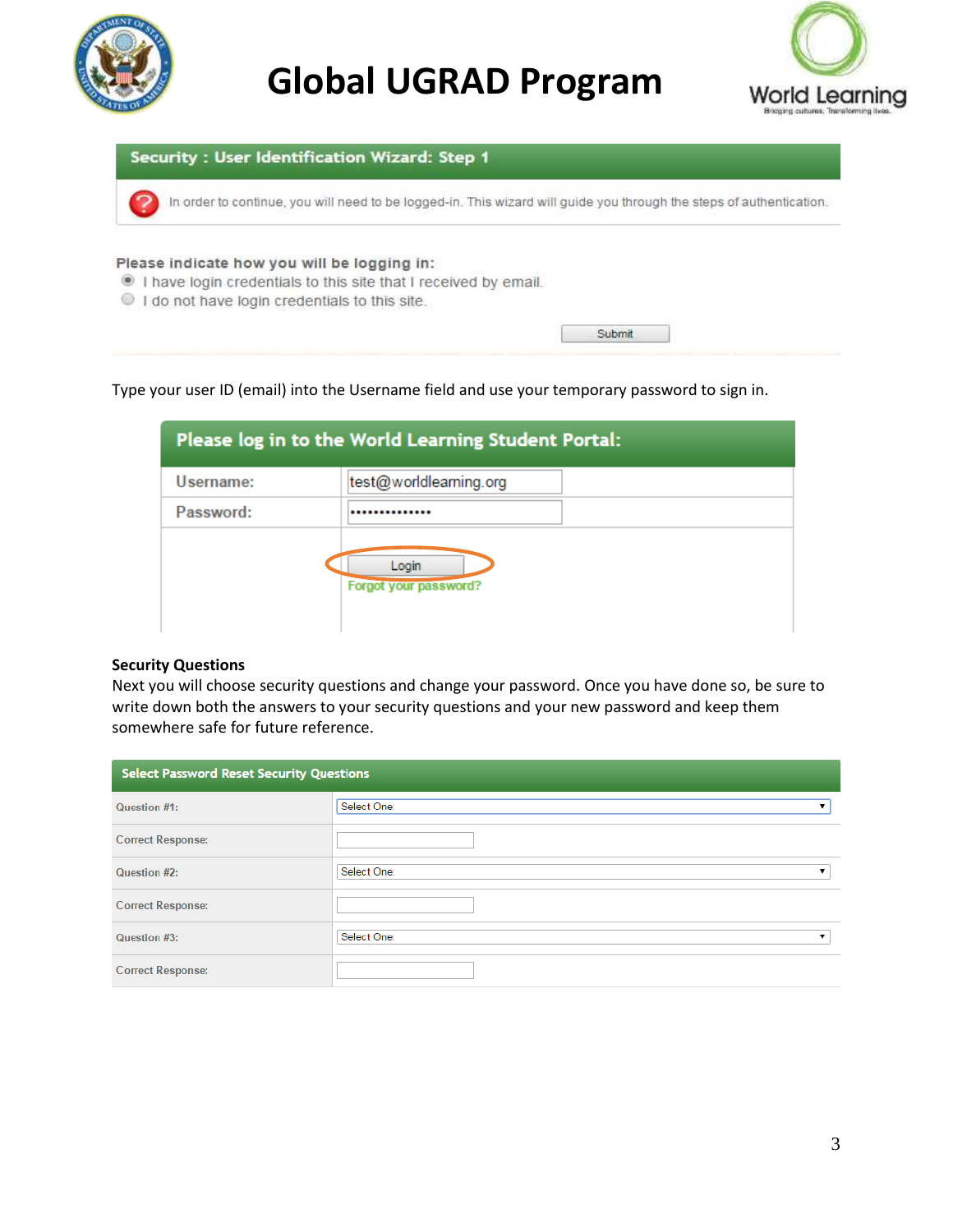



#### **Change Password**

| Create a new password you will remember and press "Change". |
|-------------------------------------------------------------|
|-------------------------------------------------------------|

| <b>Security: Change Temporary Password</b><br><b>Hide Tips</b>                                                                                                                                   |                                                                                                                                      |  |  |
|--------------------------------------------------------------------------------------------------------------------------------------------------------------------------------------------------|--------------------------------------------------------------------------------------------------------------------------------------|--|--|
| Before you can continue, you must change your temporary password to a permanent password.                                                                                                        |                                                                                                                                      |  |  |
|                                                                                                                                                                                                  |                                                                                                                                      |  |  |
| You have logged in with a temporary password that is intended for use one time. You will now need to create a permanent password that you<br>will use in the future when you login to this site. |                                                                                                                                      |  |  |
| The permanent password must:                                                                                                                                                                     |                                                                                                                                      |  |  |
| - Be at least 8 characters<br>- Contain both upper and lower case letters                                                                                                                        |                                                                                                                                      |  |  |
| <b>Change Temporary Password</b>                                                                                                                                                                 |                                                                                                                                      |  |  |
| New Password:                                                                                                                                                                                    | <br>(this is the password you would like to use for all future login attempts)<br>Password meets strength criteria and is acceptable |  |  |
| <b>Re-enter New Password:</b>                                                                                                                                                                    |                                                                                                                                      |  |  |
| Change                                                                                                                                                                                           |                                                                                                                                      |  |  |

Next, choose Academic Year 2016-2017 and press "Apply".

|            | <b>Available Terms</b>   |                    |
|------------|--------------------------|--------------------|
| $^{\circ}$ | Academic Year, 2016-2017 |                    |
|            |                          | cCanceL.<br>Reset. |

### Fill in your Applicant Information and press "Save".

| <b>Required Parameters:</b> |                                                                  |                          |  |
|-----------------------------|------------------------------------------------------------------|--------------------------|--|
| Country of Citizenship *    | Afghanistan<br>Albaria<br>Algeria<br>Andoma<br>Angola<br>Antigua | $\overline{\phantom{a}}$ |  |
| Country of Birth "          | Choose One:                                                      | ۰                        |  |
| Country of Residence."      | Choose One:                                                      | ٠                        |  |
| <b>Outlemal Parameters:</b> |                                                                  |                          |  |
| Email Address (Optional)    |                                                                  |                          |  |
| * Regulaed.                 |                                                                  |                          |  |
| <b>Required Addresses:</b>  |                                                                  |                          |  |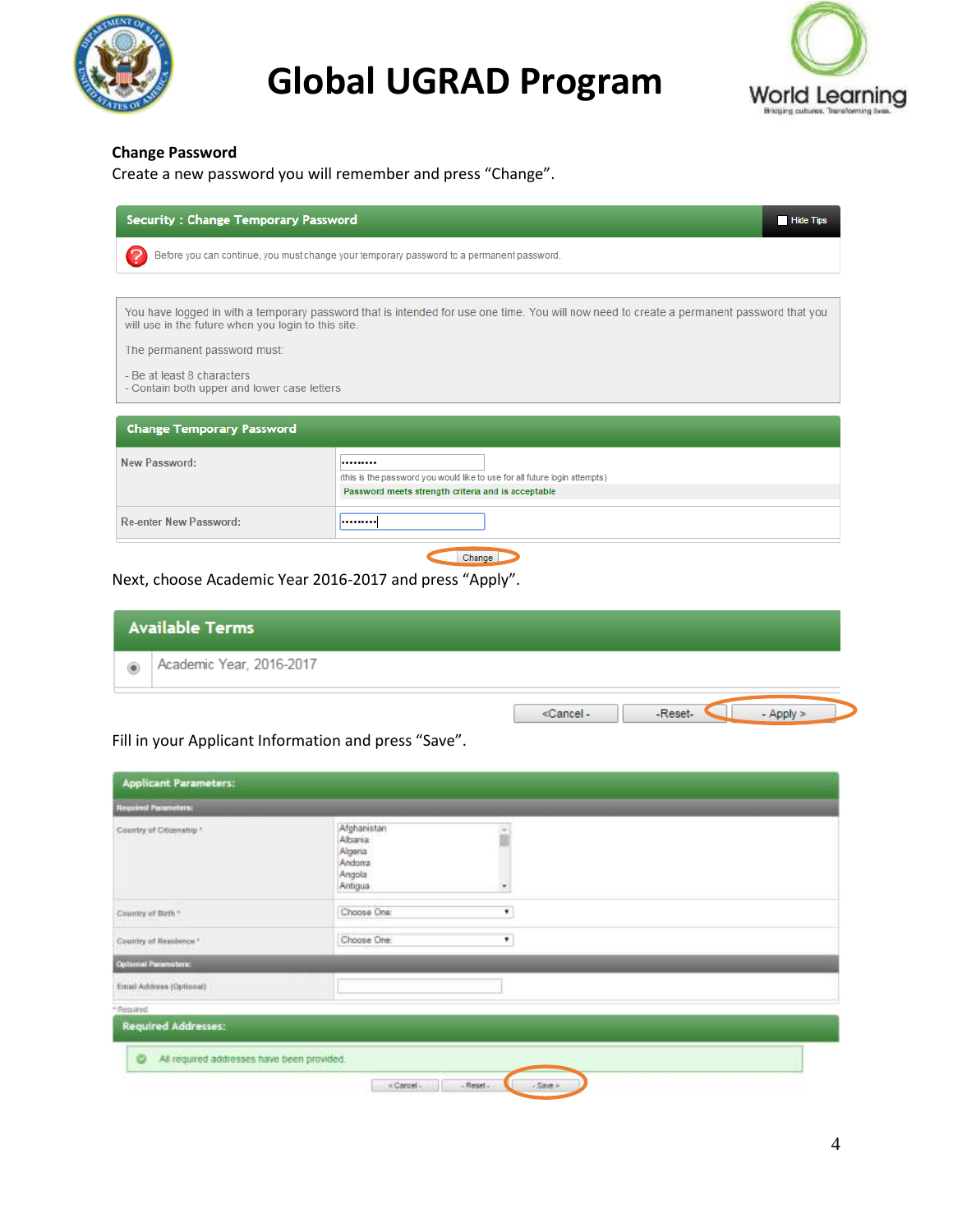



After answering and saving this information, you will be taken directly to your Participant Homepage and may begin to complete your application.

| <b>Participant: (Pre-Decision)</b>                  |                                                                    |                                                                                                                                                                                                                                                                                                                                               | <b>E</b> Hide Time |
|-----------------------------------------------------|--------------------------------------------------------------------|-----------------------------------------------------------------------------------------------------------------------------------------------------------------------------------------------------------------------------------------------------------------------------------------------------------------------------------------------|--------------------|
| 9                                                   |                                                                    | This page shows current and required elements of your application in the pre-decision phase. Unless otherwise indicated, you should assume that all elements of the right-hand column.<br>imaterial submissions, signature documents, recommendations, forms and questionnaires) are required for your application to be considered complete. |                    |
| <b>Progress Meter</b>                               |                                                                    |                                                                                                                                                                                                                                                                                                                                               |                    |
| <b>Test Tester</b>                                  |                                                                    | Program Applications, Forms and, Questionnaires                                                                                                                                                                                                                                                                                               |                    |
| Program:                                            | Global Undergraduate<br>Exchange Program-<br>2018-17               | Click the following to very and complete the order applications, forms and, questionnaires. You may start a form and save if for later<br>completion. But note that you must click the submit button in order for the application/term/questionnaire to be marked as submitted and ready.<br>Tor review                                       |                    |
| Term/Year:                                          | Academic Year, 2016-2017                                           | TRIO                                                                                                                                                                                                                                                                                                                                          | Submitted          |
| Admin System Date:                                  | 01/01/2016                                                         | Global UGRAD Application 2016-2017                                                                                                                                                                                                                                                                                                            | u                  |
| Program Open Dates: TBA                             |                                                                    | Global UGRAD Essay                                                                                                                                                                                                                                                                                                                            | 1000               |
|                                                     |                                                                    | Global UGRAD: Letter of Recommendation 1                                                                                                                                                                                                                                                                                                      |                    |
|                                                     |                                                                    | Global UGRAD: Letter of Recommendation 2                                                                                                                                                                                                                                                                                                      |                    |
| <b>Learning Content</b>                             |                                                                    | Global UGRAD: Official Transcripts                                                                                                                                                                                                                                                                                                            |                    |
|                                                     | Click the following to view, read, and mark there learning content | Global UGRAD: Please upload a copy of either your international Passport or national<br>identification.                                                                                                                                                                                                                                       |                    |
| pages on having been read & submitted.              |                                                                    | Global UGRAD Portfolio Upicad                                                                                                                                                                                                                                                                                                                 |                    |
| THE                                                 | Read                                                               |                                                                                                                                                                                                                                                                                                                                               |                    |
| Global UGRAD Letter of Recommendation<br>Guidelines | Π                                                                  |                                                                                                                                                                                                                                                                                                                                               |                    |
| Heipful Tips for Applicants                         | n                                                                  |                                                                                                                                                                                                                                                                                                                                               |                    |

### **II. LOGGING IN**

Now that you have set up your account and changed your password, you may regularly access the [Portal](http://exchangeprograms.worldlearning.org/) a[t http://exchangeprograms.worldlearning.org/](http://exchangeprograms.worldlearning.org/) using your permanent login credentials (registration email and newly-changed password).

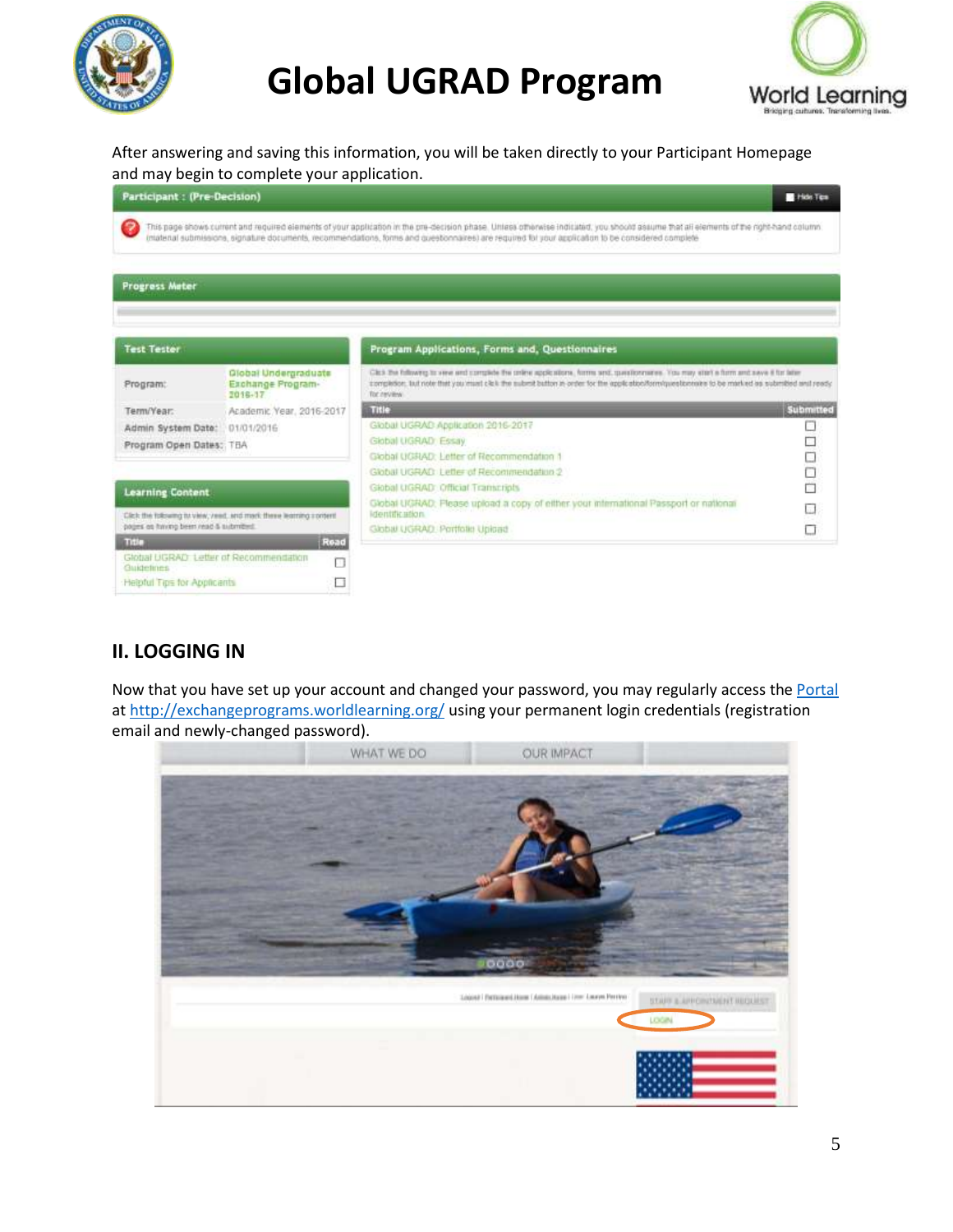



### **III. FORGOTTEN PASSWORD**

|           | Please log in to the World Learning Student Portal: |  |
|-----------|-----------------------------------------------------|--|
| Username: |                                                     |  |
| Password: |                                                     |  |
|           | Login<br>Forgot your password?                      |  |

If you forget your password, on the login screen, click "Forgot your password?" and follow the instructions on the next page.

World Learning will send you an email with temporary login credentials (similar to what you received when you initially registered your account) so that you can regain access to the site and reset your password.

### **IV. PARTICIPANT HOMEPAGE**

Your Participant Homepage will list all of your required forms and Learning Content. All program forms and upload spots are shown here:

| <b>Participant: (Pre-Decision)</b>                                   |                                                      |                                                                                                                                                                                                                                                                                                                                              | Hele Tips     |
|----------------------------------------------------------------------|------------------------------------------------------|----------------------------------------------------------------------------------------------------------------------------------------------------------------------------------------------------------------------------------------------------------------------------------------------------------------------------------------------|---------------|
|                                                                      |                                                      | This page shows current and required elements of your application in the pre-decision phase. Unless otherwise indicated, you should assume that all elements of the right-hand column<br>imaterial submissions, signature documents, recommendations, forms and questionnaires) are required for your application to be considered complete. |               |
| <b>Progress Meter</b>                                                |                                                      |                                                                                                                                                                                                                                                                                                                                              |               |
|                                                                      |                                                      |                                                                                                                                                                                                                                                                                                                                              |               |
| YOUR NAME                                                            |                                                      | Program Applications, Forms and, Questionnaires                                                                                                                                                                                                                                                                                              |               |
| Program:                                                             | Global Undergraduate<br>Exchange Program-<br>2016-17 | Click the following to view and complete the online applications, forms and, questionnaires. You may start a form and asset if he later.<br>completion, but note that you must click the submit button in order for the application/form/posstormaire to be marked as submitted and ready<br>for review.                                     |               |
| Term/Year:                                                           | Academic Year, 2016-2017                             | Title                                                                                                                                                                                                                                                                                                                                        | Submitted     |
| Admin System Date:                                                   | 12/01/2016                                           | Global UGRAD Application 2016-2017                                                                                                                                                                                                                                                                                                           |               |
| Program Open Dates: TBA                                              |                                                      | Global UGRAD Essay                                                                                                                                                                                                                                                                                                                           |               |
|                                                                      |                                                      | Global UGRAD Letter of Recommendation 1                                                                                                                                                                                                                                                                                                      | □             |
|                                                                      |                                                      | Global UGRAD: Letter of Recommendation 2                                                                                                                                                                                                                                                                                                     | u<br>Do<br>Do |
| <b>Learning Content</b>                                              |                                                      | Global UGRAD, Official Transcripts                                                                                                                                                                                                                                                                                                           |               |
| Click the following to vanar, read, and mark these learning content. |                                                      | Giobal UGRAD: Please upload a copy of either your international Passport or national<br>identification.                                                                                                                                                                                                                                      |               |
| pages as having been read & submitted.                               |                                                      | Global UGRAD: Portfolio Upload                                                                                                                                                                                                                                                                                                               | NIA           |
| Title                                                                | Read                                                 |                                                                                                                                                                                                                                                                                                                                              |               |
| Global UGRAD: Letter of Recommendation<br>Guidelines                 | D                                                    |                                                                                                                                                                                                                                                                                                                                              |               |
| □<br>Helpful Tips for Applicants                                     |                                                      |                                                                                                                                                                                                                                                                                                                                              |               |

Click on the name of a **form** (in green) to begin answering questions or to upload a document.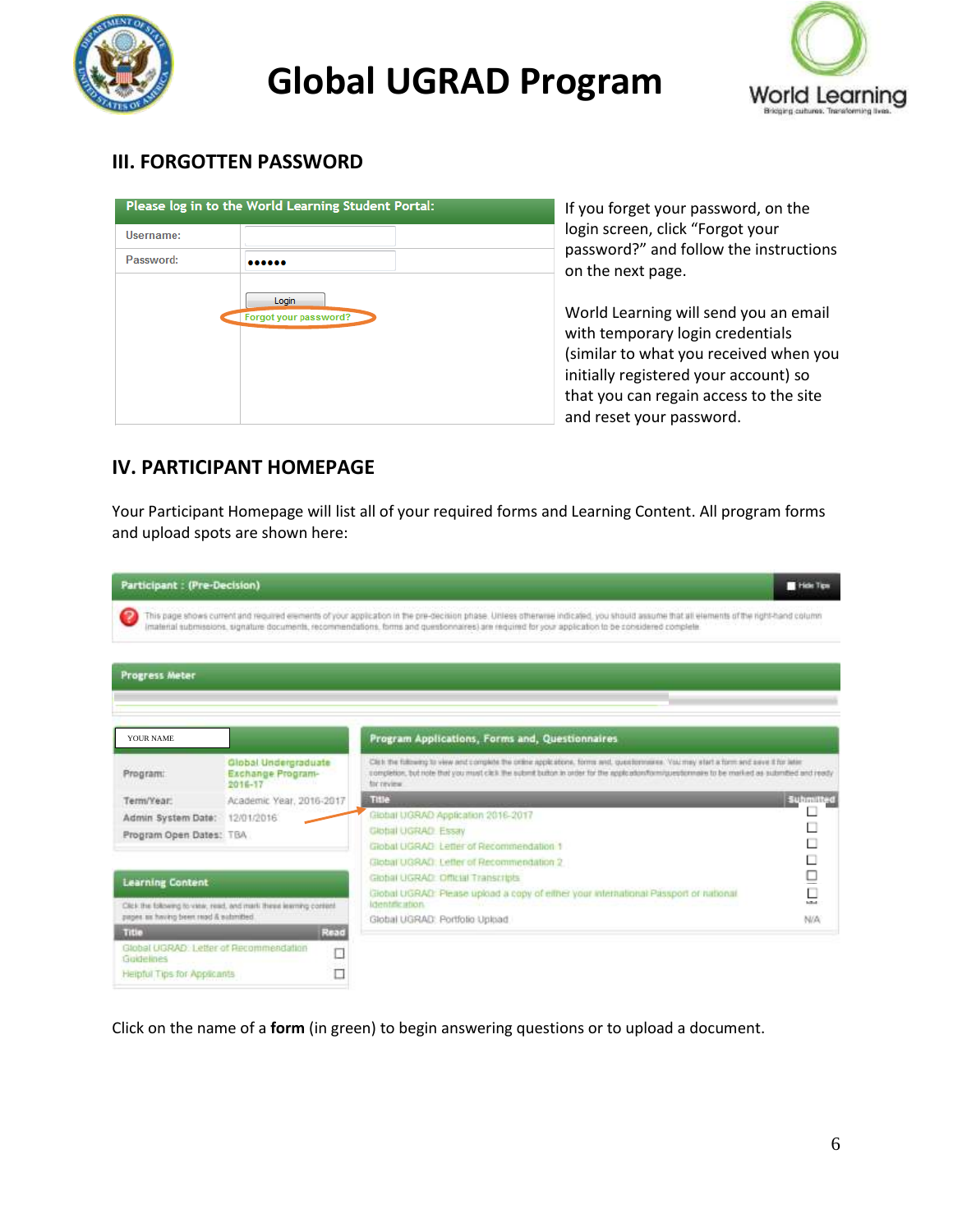



| Program Applications, Forms and, Questionnaires                                                                                                                                                                                                                                                          |                                                          |  |  |  |  |  |
|----------------------------------------------------------------------------------------------------------------------------------------------------------------------------------------------------------------------------------------------------------------------------------------------------------|----------------------------------------------------------|--|--|--|--|--|
| Click the following to view and complete the online applications, forms and, questionnaires. You may start a form and save it for later<br>completion, but note that you must click the submit button in order for the application/form/questionnaire to be marked as submitted and ready<br>for review. |                                                          |  |  |  |  |  |
| <b>Title</b>                                                                                                                                                                                                                                                                                             | <b>Submitted</b>                                         |  |  |  |  |  |
| Global UGRAD Application 2016-2017                                                                                                                                                                                                                                                                       | 罓                                                        |  |  |  |  |  |
| Global UGRAD: Essay                                                                                                                                                                                                                                                                                      | 丙                                                        |  |  |  |  |  |
| Global UGRAD: Letter of Recommendation 1                                                                                                                                                                                                                                                                 | ∇                                                        |  |  |  |  |  |
| Global UGRAD: Letter of Recommendation 2                                                                                                                                                                                                                                                                 | 罓<br>After you have submitted a form, the                |  |  |  |  |  |
| Global UGRAD: Official Transcripts                                                                                                                                                                                                                                                                       | M<br>corresponding box will be marked                    |  |  |  |  |  |
| Global UGRAD: Please upload a copy of either your int<br>Identification.                                                                                                                                                                                                                                 | with a check.                                            |  |  |  |  |  |
| Global UGRAD: Portfolio Upload                                                                                                                                                                                                                                                                           | All forms that have not been<br>submitted will be blank. |  |  |  |  |  |
| Once you have responded to all required questions (marked with *), you must "submit" the form in<br>order for it to be considered complete and ready for review.                                                                                                                                         |                                                          |  |  |  |  |  |

| Global UGRAD Application 2016-2017:    |                                                                                                                                                                                                                                                                                                                    |
|----------------------------------------|--------------------------------------------------------------------------------------------------------------------------------------------------------------------------------------------------------------------------------------------------------------------------------------------------------------------|
| Instructions                           |                                                                                                                                                                                                                                                                                                                    |
| Please provide all answers in English. |                                                                                                                                                                                                                                                                                                                    |
|                                        | The Global Undergraduate Exchange Program is a program of Bureau of Educational and Cultural Affairs, U.S. Department of State. To learn more about this program, please visit the<br>Department of State's webpage at http://exchanges.stgl gov/non-us/program/global-undergraduate-exchange-program-global-ugrad |
| work and return to edit it later.      | MPORTANT. Please press "submit" at the pottern of this page when you have completed the form. Your form will not be marked as received until you submit it. You may use "save" to save your                                                                                                                        |
| (*) Indicates the question is required |                                                                                                                                                                                                                                                                                                                    |
| 1. Family Name (*)                     |                                                                                                                                                                                                                                                                                                                    |
|                                        |                                                                                                                                                                                                                                                                                                                    |
| 2. First Name (?)                      |                                                                                                                                                                                                                                                                                                                    |
|                                        |                                                                                                                                                                                                                                                                                                                    |
| 3. Middle Name                         |                                                                                                                                                                                                                                                                                                                    |
|                                        |                                                                                                                                                                                                                                                                                                                    |
| 4. Gender (*)                          |                                                                                                                                                                                                                                                                                                                    |
| Please select one                      |                                                                                                                                                                                                                                                                                                                    |

You may press "Save" to save your work and come back later to edit. "Submit" your form when it is complete. You will not be able to edit it after you submit the form.